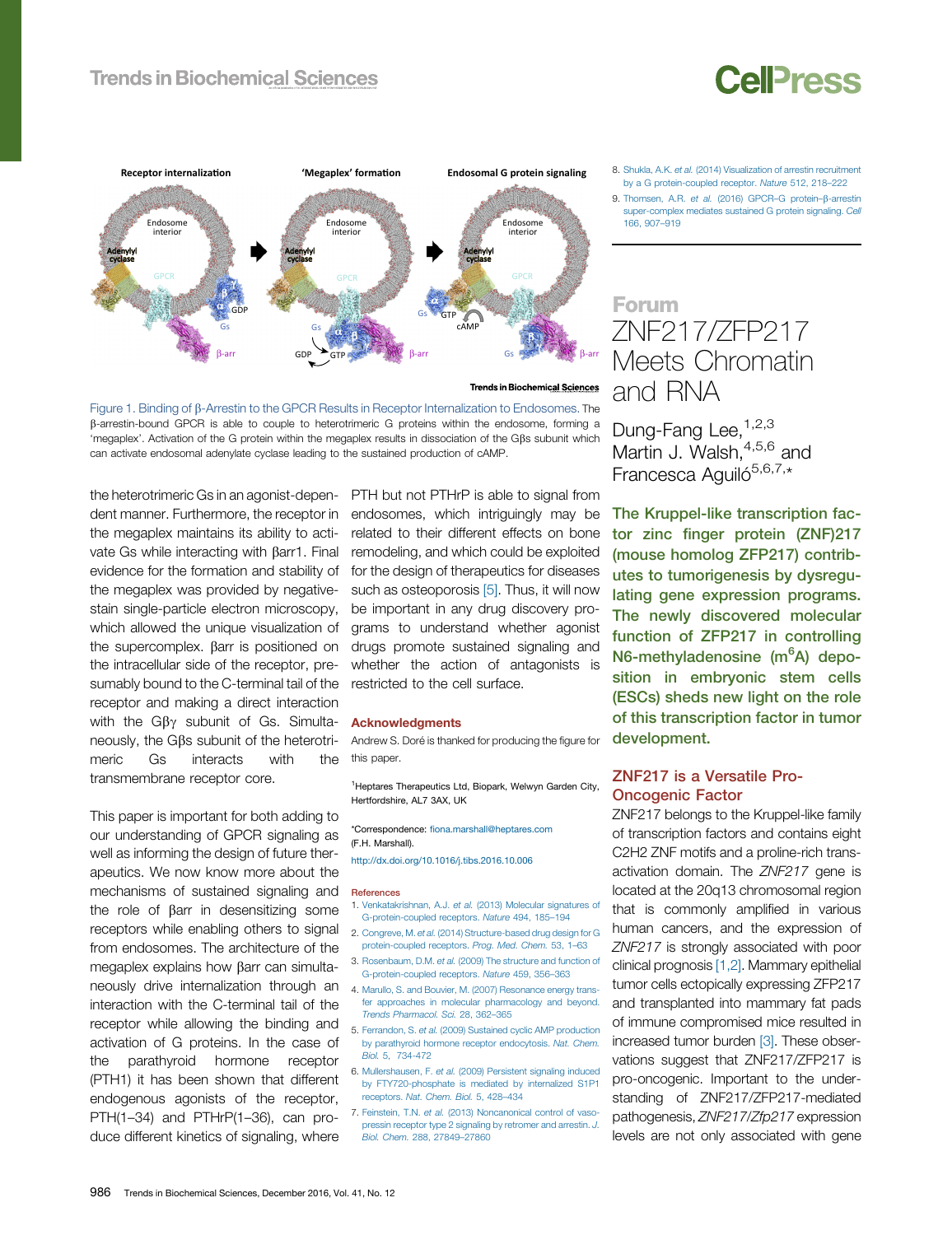

<span id="page-1-0"></span>amplification but also influenced by promoter methylation and miRNA-mediated targeting [\[1\]](#page-2-0).

ZNF217/ZFP217 controls a variety of networks and intracellular pathways by orchestrating several mechanisms of action. First, ZNF217/ZFP217 has been suggested to regulate oncogenic gene expression by acting as a transcriptional repressor of tumor suppressor genes [\[2\]](#page-2-0). Second, ZNF217/ZFP217 may also promote cancer progression and pluripotency by activating the expression of pro-oncogenic genes and core stem cell transcripts, respectively [\[3,4\].](#page-2-0) Third, ZFP217 was found to restrict m<sup>6</sup>A deposition at pluripotency RNAs, protecting such transcripts from rapid degradation [\[5\]](#page-2-0). This mechanism of action, together with **ZFP217-mediated** transcriptional activation of the stem cell signature gene expression, would maintain ESC selfrenewal and somatic cell reprogramming [\[5\]](#page-2-0). Given that ESCs share several hallmarks with cancer cells, it is reasonable to propose that altered m<sup>6</sup>A homeostasis is associated with tumor development [\[6,7\].](#page-2-0) In this Forum article, we focus on ZNF217/ZFP217-associated pathogenesis and discuss the novel role of ZFP217 in m<sup>6</sup>A deposition.

### ZNF217 as a Transcriptional **Repressor**

ZNF217 binds DNA in a sequence-specific manner through the sixth and seventh ZNFs [\[1\]](#page-2-0). Furthermore, ZNF217 cooperates in transcriptional silencing programs by recruiting chromatin modifiers such as Jarid1b/Plu-1, G9a, and EZH2; all of which are either histone demethylases or methyltransferases, respectively, that remove or transfer methyl groups to specific lysine residues in histones to mediate gene regulation (Figure 1A) [\[8\].](#page-2-0) Other repressor proteins associated with ZNF217 include the C-terminal binding protein (CtBP)1/2, histone deacetylase (HDAC)2, lysine demethylase (LSD)1, and the co-repressor of REST (CoREST) [\[9\]](#page-2-0). ZNF217 functionally represses gene

expression by direct and indirect mecha- **ZNF217 as a Transcriptional** nisms. For instance, E-Cadherin is silenced by direct binding of ZNF217 at the proximal promoter and by recruitment of the CtBP co-repressor complex, resulting in stimulation of cancer cell migration, invasion and anchorage-independent growth.

An alternative mechanism of gene repression involves impairment of active demethylation of the p15<sup>Ink4b</sup> tumor suppressor gene by the ZNF217/CoREST complex. The antiproliferative effects of  $TGF- $\beta$  at early stages of tumorigeness$ are in part mediated by SMAD2/3 and thymine DNA-glycosylase (TDG), which demethylate the p15<sup>Ink4b</sup> gene prior to its activation. ZNF217/CoREST prevent recruitment of SMAD2/3 and TDG, and recruited the de novo methyltransferase DNA (cytosine-5)-methyltransferase  $3\alpha$ (DNMT3A) at the  $p15^{\text{lnk4b}}$  promoter  $[10]$ , promoting its methylation and thus silencing p15<sup>Ink4b</sup> expression.

# Activator

Although ZNF217 was first described as a transcriptional repressor [\[2\],](#page-2-0) it has been shown that ZNF217 exerts many biological functions through activation of specific gene expression programs [\[1,4\]](#page-2-0) (Figure 1B), thus acting as a complex double-faceted transcriptional regulator. In ESCs, murine ZFP217 directly binds to promoter and enhancer regions of the core pluripotency factors Pou5f1, Nanog, and Sox2, and activates their expression to maintain the ESC-identity signature [\[5\]](#page-2-0). In mammary stem cells (CD24<sup>Med</sup>CD49f<sup>High</sup>), where the expres-sion of ZFP217 is enriched [\[3\]](#page-2-0), ZFP217 prompts cancer stem cell (CSC) function through upregulation of SNAI1 and SNAI2, which modulate epithelial–mesenchymal transition (EMT) and metastasis. ZNF217 also promotes EMT in human mammary epithelial cells, through direct transcriptional activation of transforming growth



Figure 1. Multifaceted Control Imposed by ZNF217/ZFP217. ZNF217/ZFP217 regulates a variety of molecular programs by direct binding at the promoter of target genes (red) or by indirect regulation (black), either acting as a transcriptional activator (A) or repressor (B), and by controlling m<sup>6</sup>A deposition at RNA (C). RRACU indicates the m<sup>6</sup>A consensus motif. Abbreviations: HDAC, histone deacetylases; LSD, lysine demethylase; METTL, methyltransferase-like; ZNF, zinc finger protein.